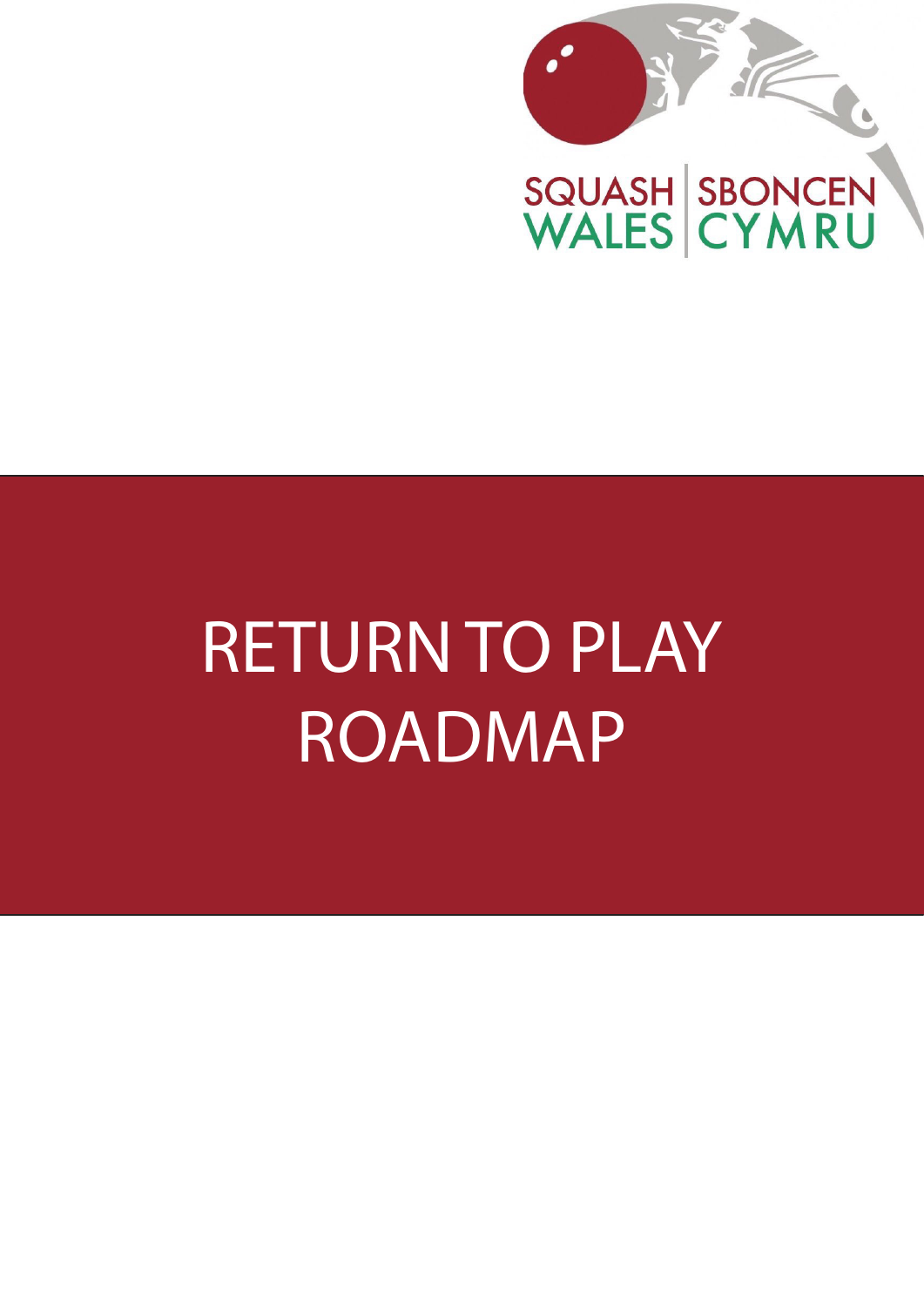

### **Return to play: The starting point**

"The coronavirus will remain a serious risk to us until a vaccine or an effective treatment is available. So, as we start to consider moving out of the rigid but effective control measures that we first put in place, we are clear that this is a process of managing, not eliminating risk.

Much as we might want it to, 'normal' life will not be possible for many months – possibly years".

[Welsh Government - Unlocking Our Society and Economy](https://gov.wales/sites/default/files/publications/2020-05/unlocking-our-society-and-economy-continuing-the-conversation.pdf)

The COVID-19 pandemic has changed our lives and our sport drastically. Training and competition venues across the world closed, and our sport's activities were suspended. With a view to the future, Squash Wales has developed a roadmap for returning to play. These guidelines are intended as recommendations for all members of the Squash community to continue to enjoy and participate in our sport during the current global health emergency, and to return to a shared enjoyment of it in the future.

The guidelines are our proposed 'traffic light' approach to returning to play with further guidance to complement as we move through the return to play.

We are closely monitoring and continuously evaluating the situation in relation to the pandemic. Being aware of the current situation, following Welsh Government guidelines and adjusting our habits accordingly will enable us to continue to practice our sport and gradually return to regular training and competition.

Squash Wales continues to work in collaboration with other National Governing Bodies and our partners Sport Wales, Welsh Sports Association and Welsh Government to understand how these changes will take effect in our Sport.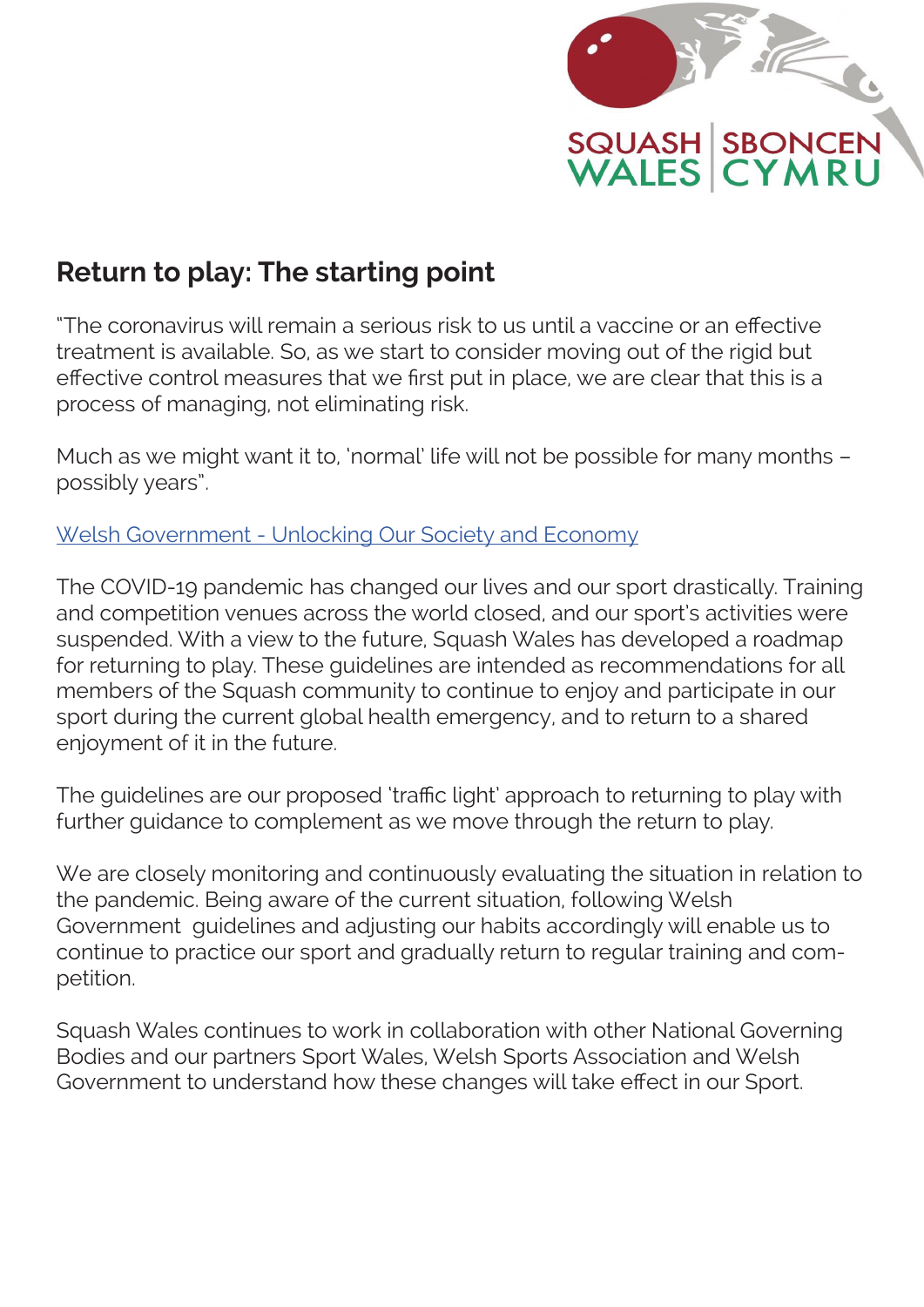

#### **Current Regulations: -**

### Welsh Government Traffic Light Roadmap



The Traffic light phases for 'Seeing family and friends' and for 'Getting around' are also of particular relevance to decision making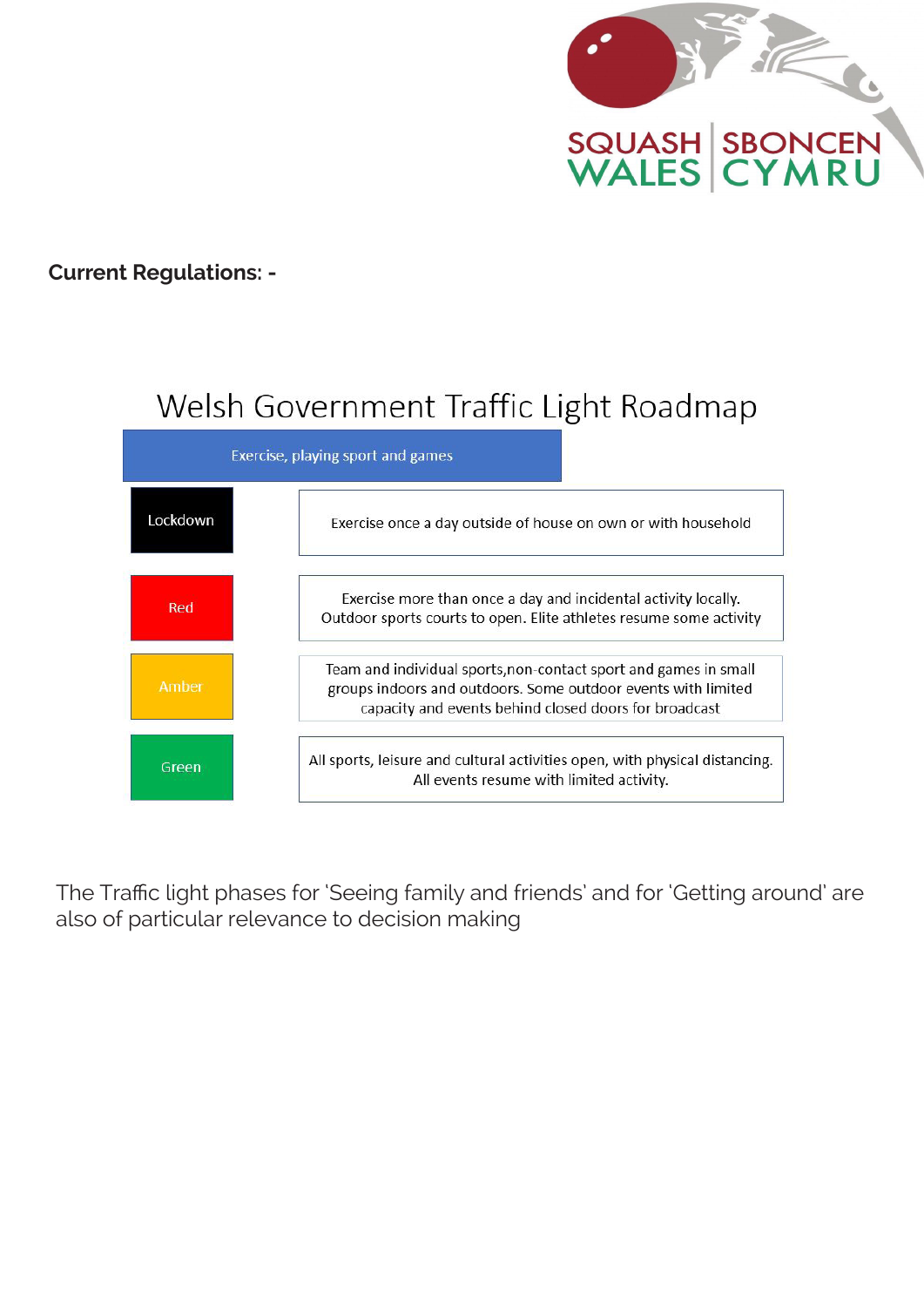

### **Guiding Principles**

The safety and wellbeing of our Elite athletes, Members, Clubs, Coaches, Officials, Volunteers and the wider community is at the heart of any guidance that Squash Wales distributes. We know that everybody in the Squash Wales family will be keen to resume Squash activities as soon as it is safe and appropriate for them to do so.

Our priority, as we begin our journey back on court, will always be to ensure the safety and wellbeing of everyone in the Squash community.

The guidance that follows provides sport specific advice however, it is important to note that any return to activity must take account of local conditions. Any risk assessment for normal activities should be undertaken as well as ensuring that all government guidance around Covid-19 is taken into account.

It is the responsibility of each athlete, coach and facility to make that assessment based on their local environment. Risk assessments must take into account mitigations and plans for when activities do not go as expected. Planning scenarios around, for example, an injury occurring to a player and the need to support that athlete while distancing should be undertaken – Please visit the [Squash Wales website](https://www.squash.wales/return-to-squash-initial-risk-assessment/) to view the risk assessment template.

| HEALTH                         | If you are having any doubts or<br>concerns about the risk to your health<br>or that of others, stop and re-assess! |
|--------------------------------|---------------------------------------------------------------------------------------------------------------------|
| <b>STAY UP TO DATE</b>         | How will you ensure that those you are<br>with are following the latest guide-<br>lines?                            |
| <b>BEFORE - DURING - AFTER</b> | What do you need to do before taking<br>part?<br>Have you assessed the risks?                                       |
|                                |                                                                                                                     |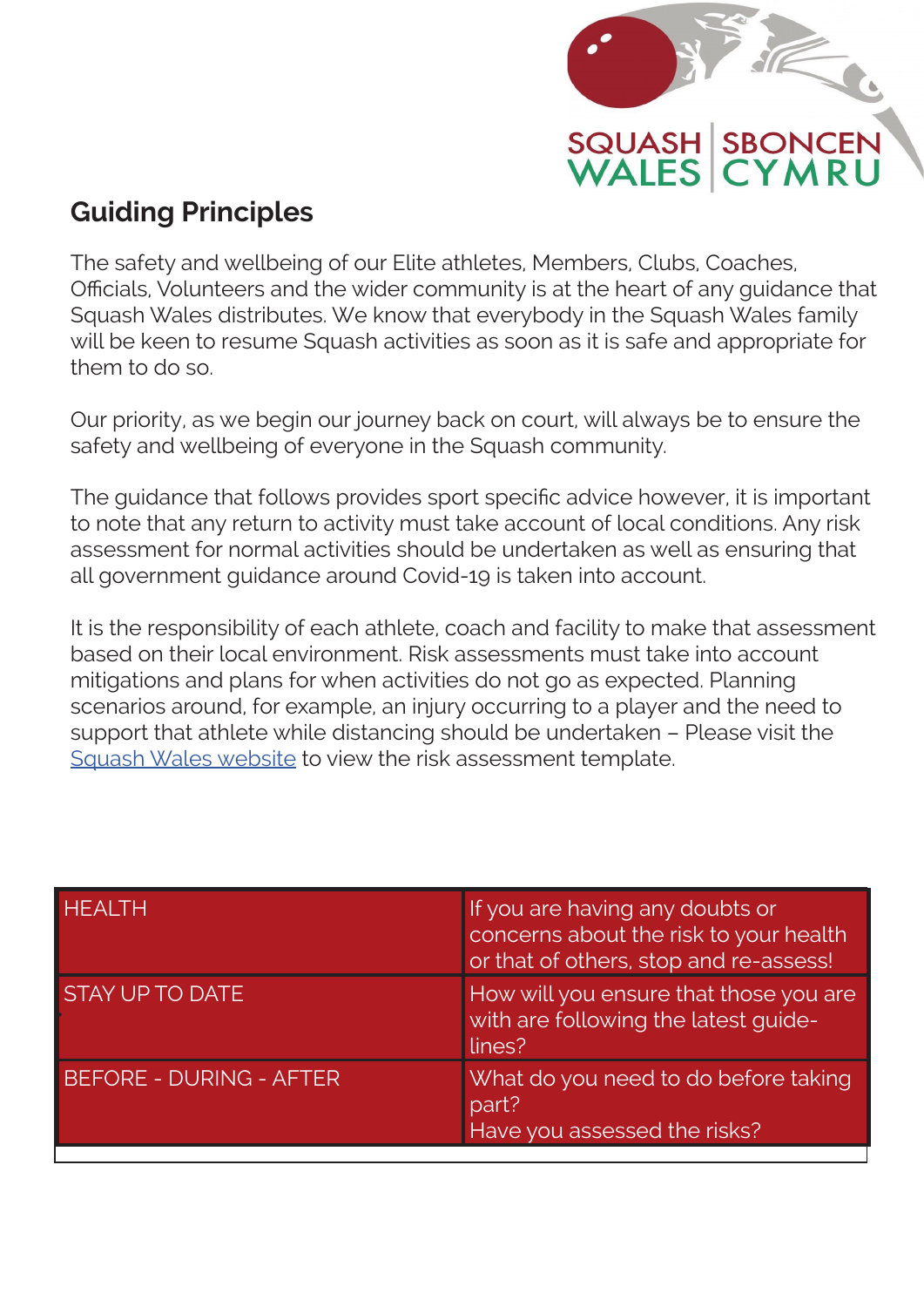# **RETURN TO COURT ROAD**



### **0 LOCKDOWN**





**ELITE**

## **2M DISTANCE**



**VENUES COACHING SMALL** 

 $\bullet$ 

**TRAVEL**

**3**

**1**

**2**



**RED**

**AMBER**







**GROUPS**

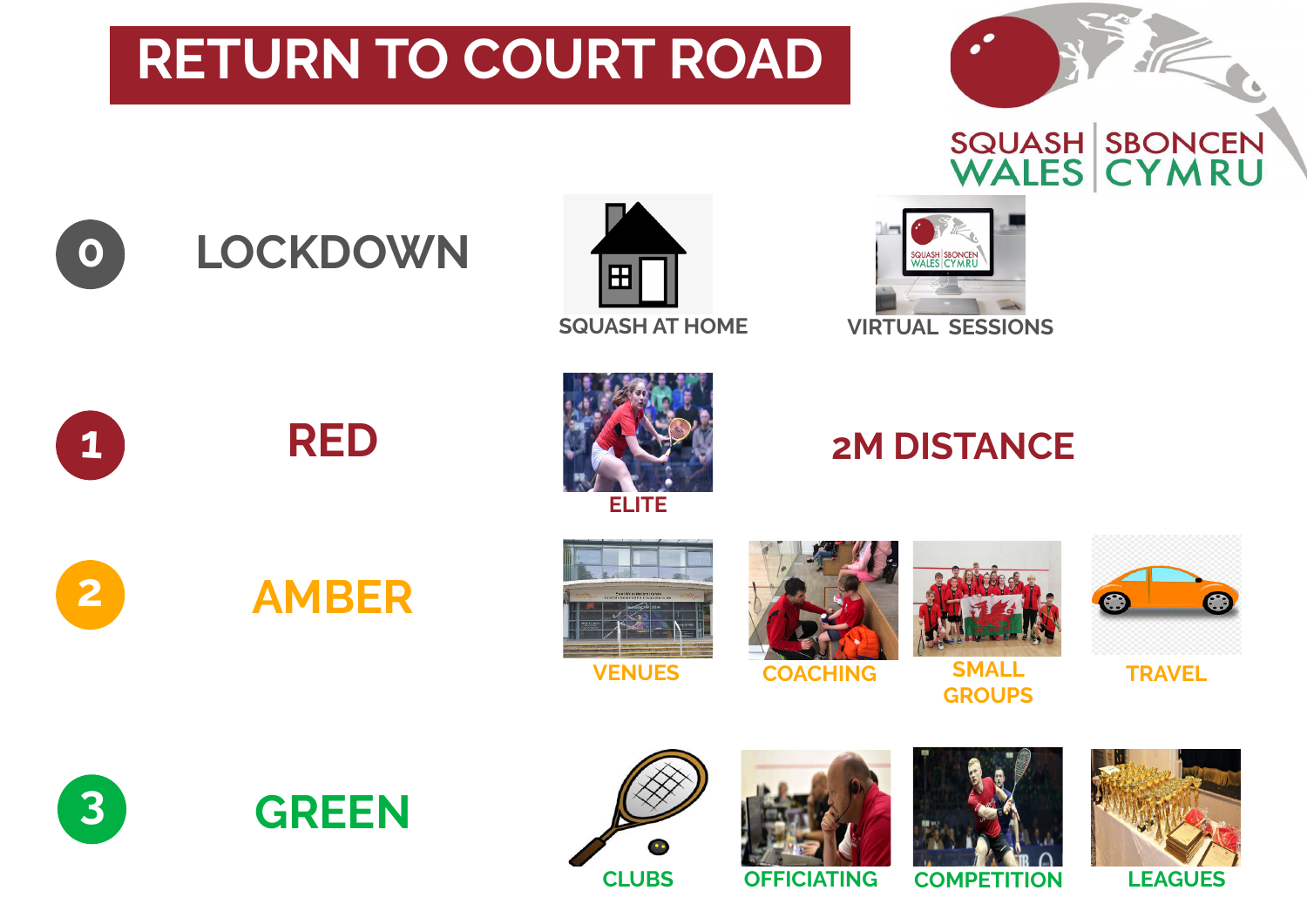### **Squash Wales Traffic Light**



Lifting lockdown in each area of our sport.

Different elements may progress through the traffic light phases – from Black to Green at different rates depending on Welsh Government advice. It's important to note that 'Green' is not a return to a pre - COVID-19 normal, it's going to be a phase where the sport is functioning alongside the virus and could last some time.

| <b>Element of the Sport</b> | Lockdown                                                                                                                                                                                  | <b>Red</b>                                                                                                                                                                                                                                              | <b>Amber</b>                                                                                                                                                                                                                                                                                                                                                                                                                             | Green                                                                                                                                                                                                                                                                                                                                                                                                    |
|-----------------------------|-------------------------------------------------------------------------------------------------------------------------------------------------------------------------------------------|---------------------------------------------------------------------------------------------------------------------------------------------------------------------------------------------------------------------------------------------------------|------------------------------------------------------------------------------------------------------------------------------------------------------------------------------------------------------------------------------------------------------------------------------------------------------------------------------------------------------------------------------------------------------------------------------------------|----------------------------------------------------------------------------------------------------------------------------------------------------------------------------------------------------------------------------------------------------------------------------------------------------------------------------------------------------------------------------------------------------------|
| Training                    | Solo training, or with family<br>members, at home or within<br>walking distance of home.<br>One exercise session per<br>day.                                                              | Solo training, or with a family<br>member at home or within $\frac{1}{5}$<br>miles of your home. No limit<br>on the amount of sessions<br>per day                                                                                                       | Training resumes at all facilities<br>with risk management measures<br>in place at all venues with re-<br>duced numbers adhering to the<br>social distancing restrictions.                                                                                                                                                                                                                                                               | Training resumes at all facilities<br>with risk management measures in<br>place at all venues.                                                                                                                                                                                                                                                                                                           |
| Clubs                       | Face to Face Club activity<br>cancelled, clubs maintain<br>remote engagement with<br>members.<br>Solo training, or with family<br>members, at home or within<br>walking distance of home. | Face to Face Club activity<br>cancelled, clubs should<br>maintain remote engage-<br>ment with members.<br>Clubs to plan for a potential<br>return to facility use and<br>engage with Squash Wales,<br>facility operators/providers<br>where appropriate | Indoor Facilities to re-open with<br>venue specific guidelines and<br>protocols in place. Easing of<br>Travel restrictions.<br>Clubs to work with Squash<br>Wales, facility providers to de-<br>velop a safe Return to Use Plan<br>at the dedicated Squash facil-<br>ities. Play restricted to observe<br>distancing regulations in place<br>(unless from the same house-<br>hold). One to one coaching with<br>distancing restrictions. | Indoor facilities re-open with venue<br>specific quidelines and protocols in<br>place.<br>Face to face club nights resume<br>- restricted by Government guide-<br>lines on numbers of players gath-<br>ering at one time and distancing<br>measures in place.<br>All formats of playing, training and<br>competition resumed at all venues<br>in line with Public Health Wales &<br>Government guidance. |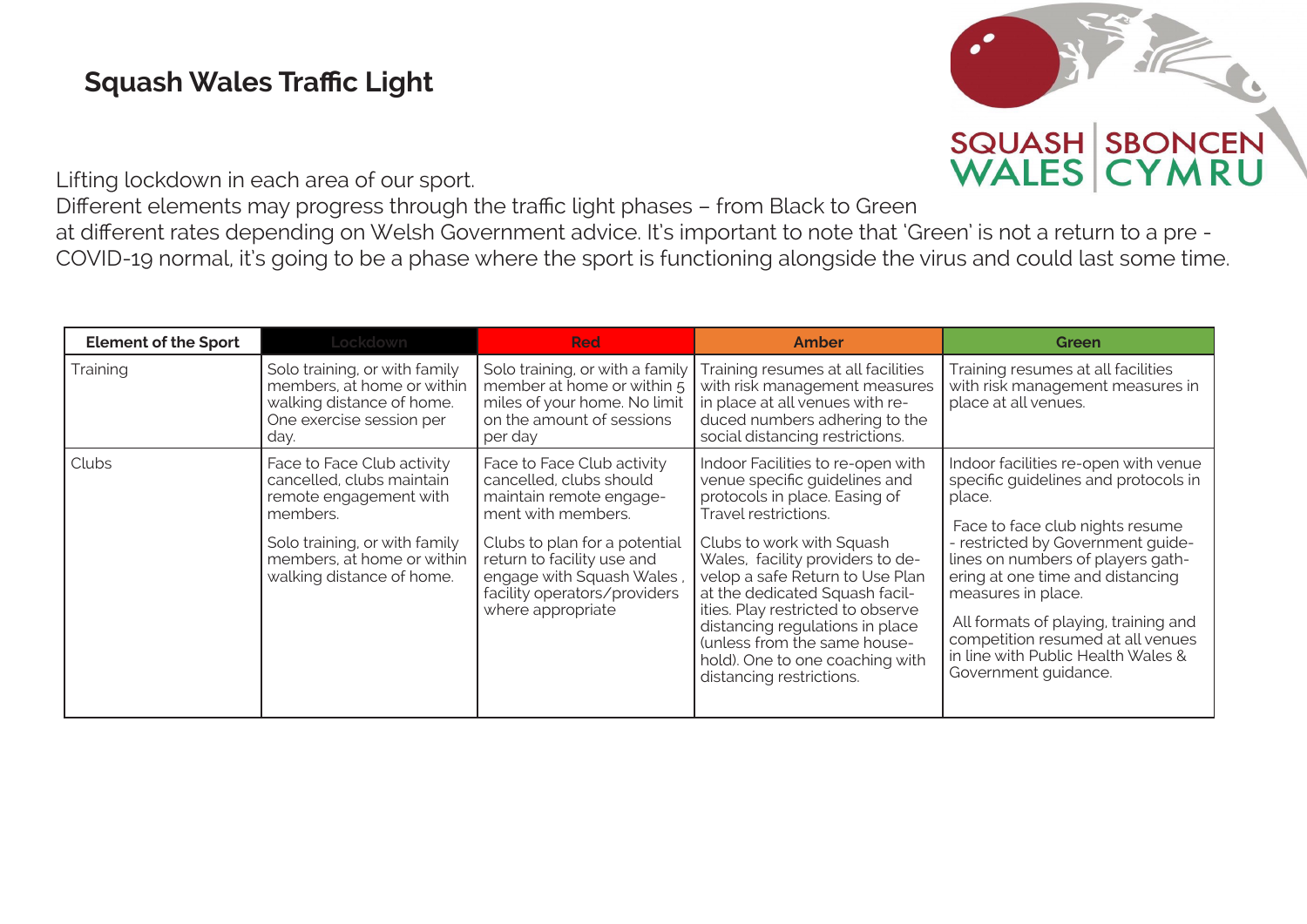

| Coaching               | All face to face activity<br>suspended. Online/via cor-<br>respondence training only<br>Webinar to communicate<br>with all stakeholders. | All face to face activity<br>suspended. Online/via cor-<br>respondence training only.<br>Webinar to communicate<br>with all stakeholders.<br>Elite players and a coach<br>can train together, but must<br>adhere to the social dis-<br>tance restrictions. | Coaching resumes at all facilities<br>with risk management measures<br>in place at all venues adhering to<br>the social distancing restrictions. | Coaching resumes at all facilities<br>with risk management measures in<br>place at all venues.               |
|------------------------|------------------------------------------------------------------------------------------------------------------------------------------|------------------------------------------------------------------------------------------------------------------------------------------------------------------------------------------------------------------------------------------------------------|--------------------------------------------------------------------------------------------------------------------------------------------------|--------------------------------------------------------------------------------------------------------------|
| Tournament Competition | All activity suspended                                                                                                                   | All activity suspended                                                                                                                                                                                                                                     | All activity suspended                                                                                                                           | Tournament competition resumes<br>at all facilities with risk management<br>measures in place at all venues. |
| League Competition     | All activity suspended                                                                                                                   | All activity suspended                                                                                                                                                                                                                                     | All activity suspended                                                                                                                           | League competition resumes at<br>all facilities with risk management<br>measures in place at all venues      |